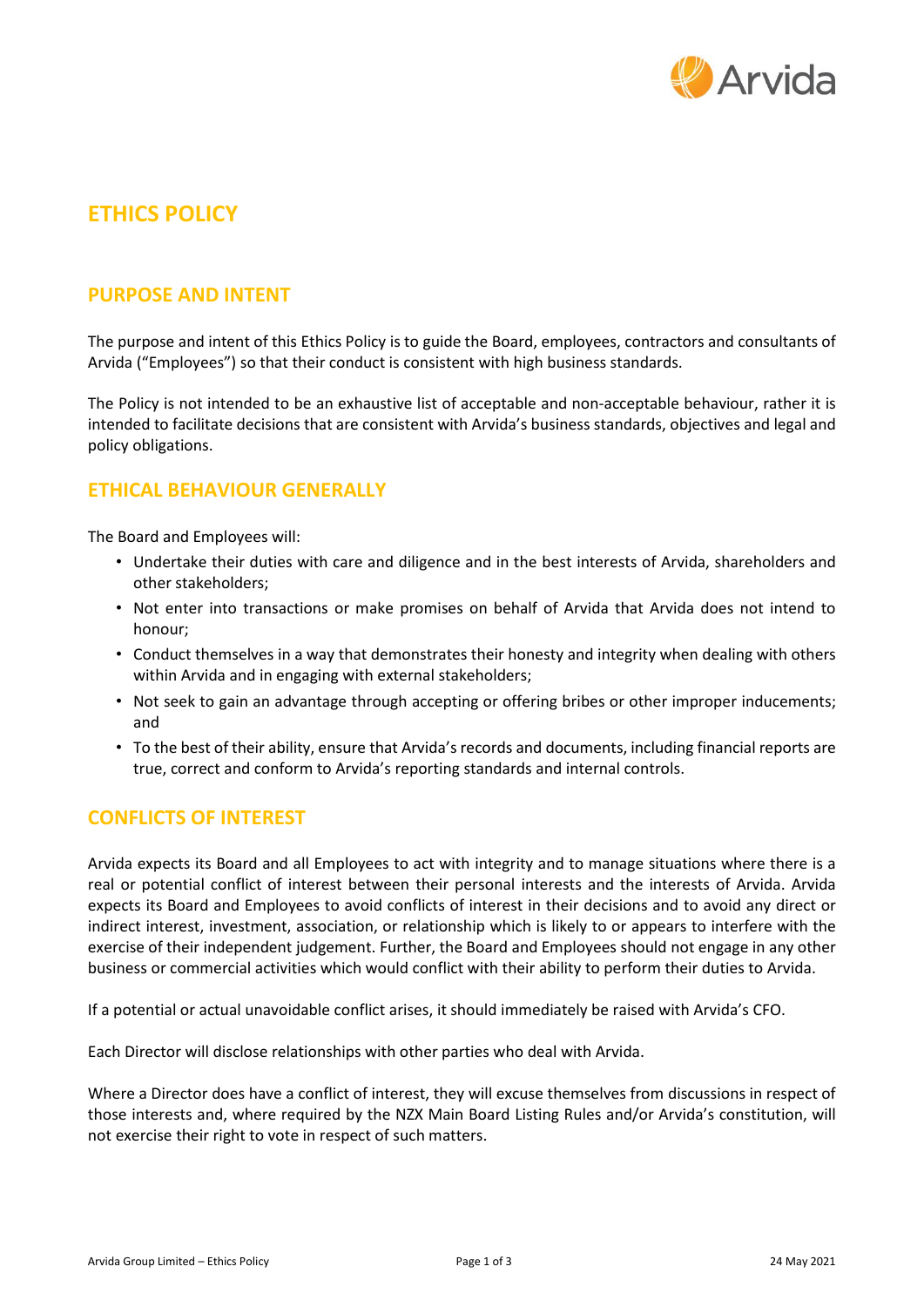

# **DUTY TO PROTECT ARVIDA'S ASSETS**

The Board and Employees of Arvida are expected to act with integrity and take personal responsibility to ensure the protection and efficient use of Arvida's corporate information, assets and property for legitimate and lawful business purposes as authorised by the Board.

# **REGULATORY AND LEGAL COMPLIANCE**

The Board and Employees will:

- Familiarise themselves with and comply with all of Arvida's policies, frameworks and processes at all times;
- Abide by the laws, rules and regulations of the country in which they are operating;
- Undertake training on legal obligations and policies, when required by the Board or in order to properly fulfil their duties;
- Comply with all statutory and internal disclosure requirements on a timely basis; and
- Co-operate with regulatory bodies and government agencies in all matters, including their investigations of Arvida's compliance with legal obligations.

#### **GIFTS**

The Board and Employees will not give any gift or benefit to, or accept any benefit from, external parties if this could be perceived to influence the conduct of the Board or its Employees, or a third party, given the value of that gift or benefit.

### **REPORTING UNLAWFUL OR UNETHICAL BEHAVIOUR**

The Board and all Employees are actively encouraged to challenge any behaviour which they believe is inconsistent with any of Arvida's values or with this Policy. In particular anyone who suspects that any Board member or Employee has or may have:

- Put any person's health or safety at risk;
- Acted corruptly, fraudulently or unethically;
- Acted unlawfully; or
- Breached this Policy,

should report this to their immediate manager, a senior manager, or to the Chairperson of the Board as appropriate in accordance with Arvida's Whistle Blowing Policy.

Arvida will stand behind any Employee who acting in good faith reports a serious wrongdoing by, among other things, protecting that Employee from any harassment or retaliation as a consequence of the disclosure. The identity of the Employee making the report will be kept confidential where possible.